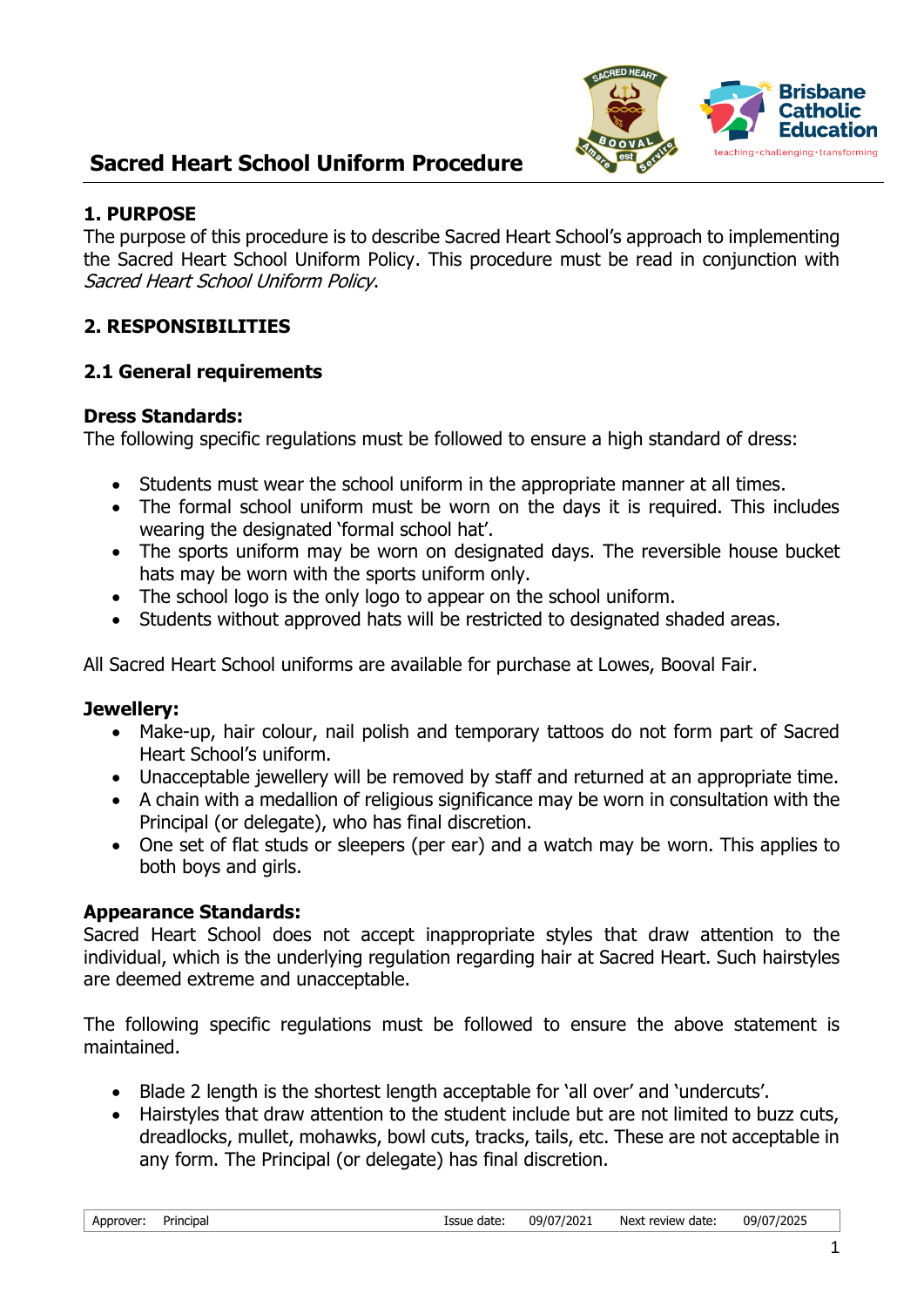

- Students with shoulder-length hair or longer are to wear it tied back with modest accessories such as ribbons/scrunchies that reflect the school colours.
- In the case of undercuts, the hair on top must be kept short and tidy. If it is long enough that it requires it to be tied back or in a bun (i.e., covering ears and eyebrows), it is deemed 'extreme' and is not acceptable.
- It is a requirement that hair has no artificial colour, styling or product application that draws attention to the students. Streaks/tips are not permitted.

| <b>Role</b>     | <b>Responsibilities</b>                                                                                                                                  |  |
|-----------------|----------------------------------------------------------------------------------------------------------------------------------------------------------|--|
| School          | Monitor the students to ensure they are in the correct uniform and<br>$\bullet$                                                                          |  |
|                 | also wearing it appropriately.                                                                                                                           |  |
|                 | Seek clarification from students who are not in the correct uniform<br>$\bullet$                                                                         |  |
|                 | in the form of a parent note.                                                                                                                            |  |
|                 | Issue students an 'out of uniform' if a parent has not provided a<br>$\bullet$<br>written explanation for the wearing of the incorrect item.             |  |
|                 | Contact parents in the event of non-compliance with any<br>$\bullet$<br>responsibilities within this Sacred Heart School Uniform Policy or<br>Procedure. |  |
|                 | Lead the review of school uniform alterations.<br>$\bullet$                                                                                              |  |
|                 | Lead consultation during a review of school uniform requirements.<br>$\bullet$                                                                           |  |
|                 | Oversee contract negotiations with school uniform suppliers.<br>$\bullet$                                                                                |  |
|                 | Inform parents and carers of local school uniform requirements and<br>$\bullet$                                                                          |  |
|                 | carefully consider parent and carer concerns and requests for                                                                                            |  |
|                 | exemptions.                                                                                                                                              |  |
|                 | Provide assistance to families in need.<br>$\bullet$                                                                                                     |  |
|                 | Provide parents with access to secondhand uniforms (if available).<br>$\bullet$                                                                          |  |
| Parents, Carers | Send their children to school in the full school uniform.<br>$\bullet$                                                                                   |  |
| and Guardians   | Ensure their children present themselves in appropriate school<br>$\bullet$                                                                              |  |
|                 | uniform and communicate any difficulties with the school.                                                                                                |  |
|                 | Provide an explanation/reason for their child being out of uniform,<br>$\bullet$                                                                         |  |
|                 | indicating a time frame for the problem to be rectified.                                                                                                 |  |
|                 | Ensure their children are adhering to both the Dress and Appearance<br>$\bullet$                                                                         |  |
|                 | standards outlined above                                                                                                                                 |  |
|                 | Clearly label their children's uniform with their name. Embroidery is<br>$\bullet$                                                                       |  |
|                 | to be discrete.                                                                                                                                          |  |
| <b>Student</b>  | uniform<br>that meets the school's<br>school<br>uniform<br>Wear<br>- a                                                                                   |  |
|                 | requirements.                                                                                                                                            |  |

### **2.2 Roles and responsibilities**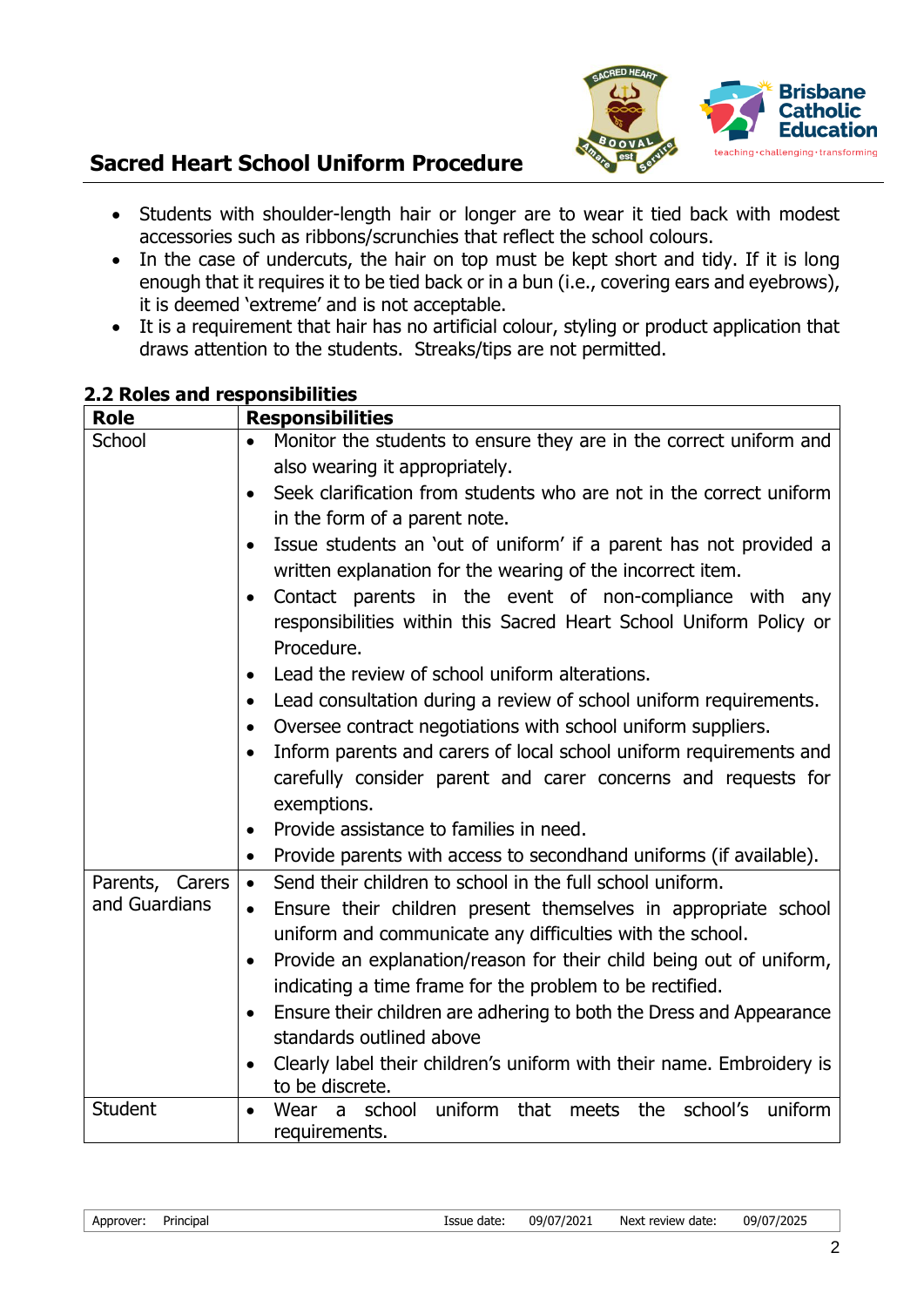

### **3. PROCEDURE**

| <b>Girls</b>                                                                                                                                                                                                                                                                                                                                                                                                                                                                         | <b>Boys</b>                                                                                                                                                                                                                                                                                                                                                                                                                                                           |  |
|--------------------------------------------------------------------------------------------------------------------------------------------------------------------------------------------------------------------------------------------------------------------------------------------------------------------------------------------------------------------------------------------------------------------------------------------------------------------------------------|-----------------------------------------------------------------------------------------------------------------------------------------------------------------------------------------------------------------------------------------------------------------------------------------------------------------------------------------------------------------------------------------------------------------------------------------------------------------------|--|
| <b>Formal Uniform</b>                                                                                                                                                                                                                                                                                                                                                                                                                                                                | <b>Formal Uniform</b>                                                                                                                                                                                                                                                                                                                                                                                                                                                 |  |
| Green check uniform.<br>White socks; short socks above the<br>ankle.<br>• Traditional black fully enclosed leather<br>lace-up shoes (velcro for Early Years).<br>Bottle green hat with school logo.<br>Bottle green zip-up jacket with school<br>$\bullet$<br>logo.<br>School coloured ribbons, scrunchies,<br>bun covers or headbands for hair.<br><b>Optional Winter Uniform</b>                                                                                                   | Grey dress shorts (non-cargo style).<br>Blue school shirt.<br>$\bullet$<br>Grey knee high socks with red, gold and<br>$\bullet$<br>green stripes.<br>Traditional black fully enclosed leather<br>lace-up shoes (velcro for Early Years).<br>Bottle green hat with school logo.<br>$\bullet$<br>Bottle green zip-up jacket with school<br>logo.<br>School coloured hairbands for long hair.<br>Bottle green hat with school logo.<br><b>Optional Winter Uniform</b>    |  |
| • Bottle green tights may be worn under<br>the check dress.<br>Green track pants may be worn with<br>Sports Shirt (Sports days).<br>V-neck fleece jumper with Sacred Heart<br>Emblem.                                                                                                                                                                                                                                                                                                | Long grey school slacks.<br>Green track pants may be worn with<br>Sports Shirt (Sports days).<br>V-neck fleece jumper with Sacred Heart<br>Emblem.                                                                                                                                                                                                                                                                                                                    |  |
| <b>Sports Uniform</b><br>Bottle green skort or green shorts.<br>$\bullet$<br>Gold and green shirt with Sacred Heart<br>$\bullet$<br>collar and emblem.<br>Short white Sacred Heart socks from<br>Lowes (above ankles).<br>White sandshoes or<br>mostly<br>white<br>joggers and white laces.<br>Bottle green hat with school logo.<br>Coloured house shirts are available to be<br>worn on Fridays (but not to be worn to<br>outside school events).<br>Reversible house bucket hats. | <b>Sports Uniform</b><br>Bottle green shorts.<br>$\bullet$<br>Gold and green shirt with Sacred Heart<br>collar and emblem.<br>Short white Sacred Heart socks from<br>Lowes (above ankles).<br>White sandshoes or<br>mostly<br>white<br>$\bullet$<br>joggers and white laces.<br>Bottle green hat with school logo.<br>Coloured house shirts are available to be<br>worn on Fridays (but not to be worn to<br>outside school events).<br>Reversible house bucket hats. |  |
| <b>Optional:</b><br>School badge $-$ can be worn with school uniform.<br>Leadership badges<br>$\bullet$<br>Coloured house shirts are available to be worn on Fridays other nominated days, e.g.,<br>Cross Country and Swimming Carnivals                                                                                                                                                                                                                                             |                                                                                                                                                                                                                                                                                                                                                                                                                                                                       |  |
| <b>Prep Uniform - Boys and Girls</b><br>Bottle green shorts or skorts.<br>Bottle Green Prep shirt with yellow collar.<br>White sandshoes or mostly white joggers, preferably with velcro.<br>Short white Sacred Heart socks from Lowes (above ankles).<br>Reversible house bucket hats.<br>Coloured house shirts are available to be worn on Fridays other nominated days, e.g.,<br>$\bullet$<br>Cross Country and Swimming Carnivals.                                               |                                                                                                                                                                                                                                                                                                                                                                                                                                                                       |  |

3